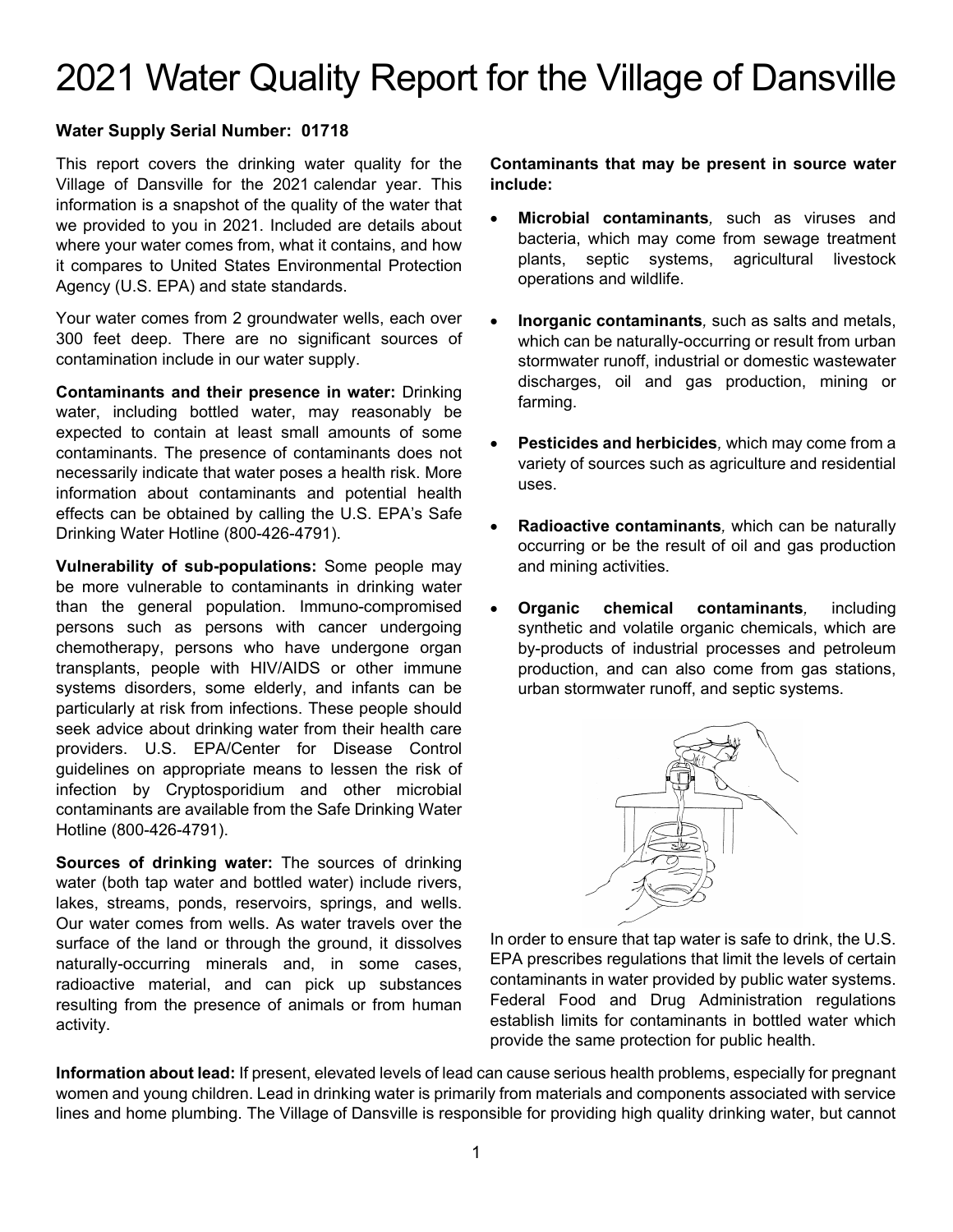control the variety of materials used in plumbing components. When your water has been sitting for several hours, you can minimize the potential for lead exposure by flushing your tap for 30 seconds to 2 minutes before using water for drinking or cooking. If you have a lead service line it is recommended that you run your water for at least 5 minutes to flush water from both your home plumbing and the lead service line. If you are concerned about lead in your water, you may wish to have your water tested. Information on lead in drinking water, testing methods, and steps you can take to minimize exposure is available from the Safe Drinking Water Hotline or at http://www.epa.gov/safewater/lead.

Monitoring and Reporting to the Department of Environment, Great Lakes, and Energy (EGLE) Requirements: The State of Michigan and the U.S. EPA require us to test our water on a regular basis to ensure its safety. We met all the monitoring and reporting requirements for 2021.

We will update this report annually and will keep you informed of any problems that may occur throughout the year, as they happen. We invite public participation in decisions that affect drinking water quality. Council meetings are held the 2<sup>nd</sup> Monday of each month at the Dansville Village Hall. For more information about your water, or the contents of this report, contact Kelsey Parsons the Village Clerk at clerk@dansvillemi.org, or visit our website at [https://www.villageofdansvillemi.org.](https://www.villageofdansvillemi.org/) For more information about safe drinking water, visit the U.S. EPA at [http://www.epa.gov/safewater.](http://www.epa.gov/safewater)

## Water Quality Data

The table below lists all the drinking water contaminants that we detected during the 2021 calendar year. The presence of these contaminants in the water does not necessarily indicate that the water poses a health risk. Unless otherwise noted, the data presented in this table is from testing done January 1 through December 31, 2021. The State allows us to monitor for certain contaminants less than once per year because the concentrations of these contaminants are not expected to vary significantly from year to year. All the data is representative of the water quality, but some are more than one year old.

### Terms and abbreviations used below:

- Maximum Contaminant Level Goal (MCLG): The level of a contaminant in drinking water below which there is no known or expected risk to health. MCLGs allow for a margin of safety.
- Maximum Contaminant Level (MCL): The highest level of a contaminant that is allowed in drinking water. MCLs are set as close to the MCLGs as feasible using the best available treatment technology.
- Maximum Residual Disinfectant Level (MRDL): The highest level of a disinfectant allowed in drinking water. There is convincing evidence that addition of a disinfectant is necessary for control of microbial contaminants.
- Maximum Residual Disinfectant Level Goal (MRDLG): The level of a drinking water disinfectant below which there is no known or expected risk to health. MRDLGs do not reflect the benefits of the use of disinfectants to control microbial contaminants.
- Treatment Technique (TT): A required process intended to reduce the level of a contaminant in drinking water.
- N/A: Not applicable
- ND: not detectable at testing limit
- ppm: parts per million or milligrams per liter
- ppb: parts per billion or micrograms per liter
- pCi/l: picocuries per liter (a measure of radioactivity) Action Level (AL): The concentration of a contaminant which, if exceeded, triggers treatment or other requirements that a water system must follow.